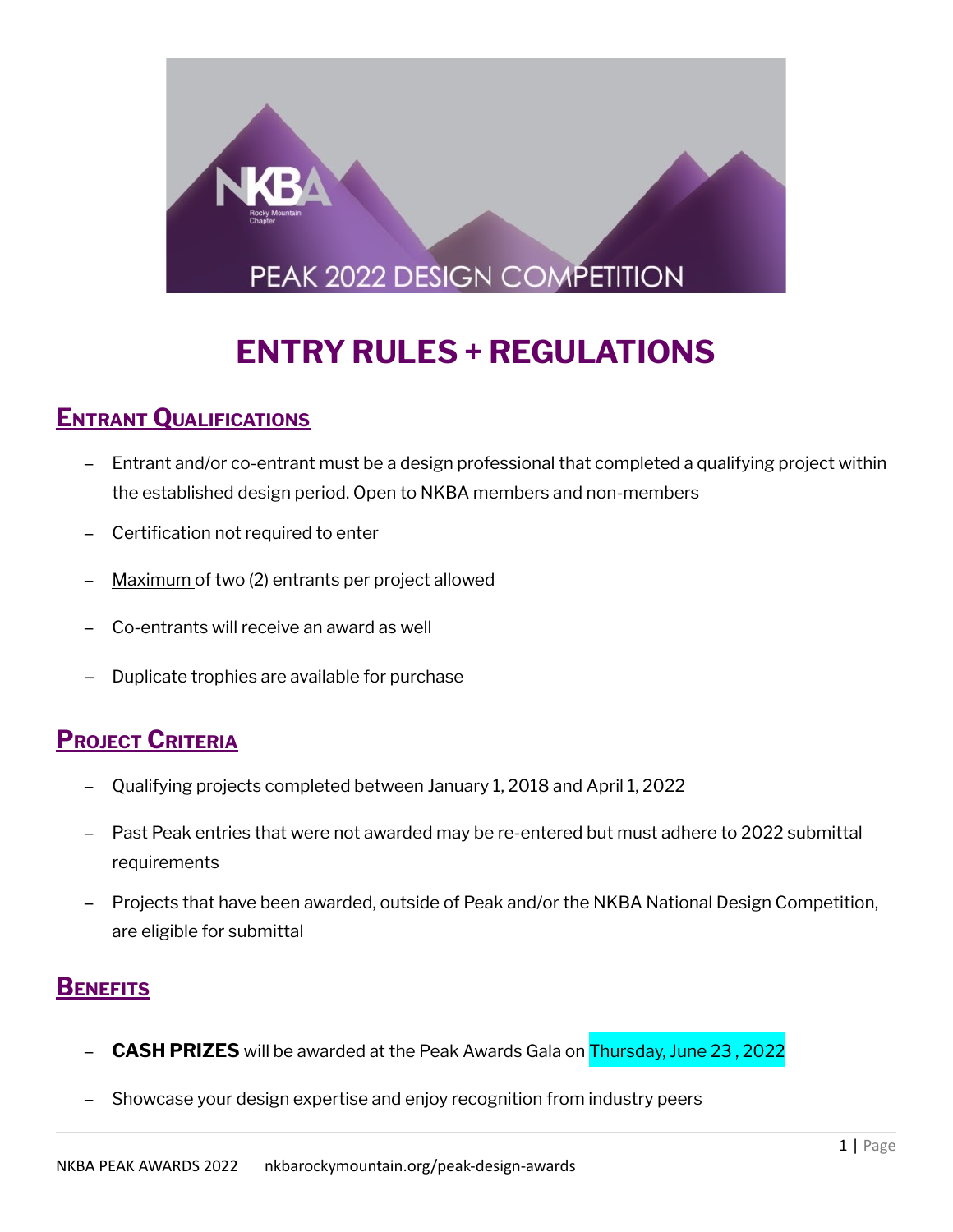

- Leverage marketing opportunities to showcase design awards
- − Chance to be featured in the October 2022 Colorado Homes & Lifestyles Magazine Kitchen/Bath issue
- Awarded projects to be featured on Colorado Homes & Lifestyles website
- Awarded projects will be featured on www.nkbarockymountain.org website
- Category winners earn a beautiful trophy to display in their place of business

#### **DEADLINES**

- − Early submission deadline: **Friday April 1st, 2022** (Only early entrants will have project submissions inspected for missing info and incorrect formatting prior to judging)
- − Project entry and fee deadline: **Thursday April 30, 2022** (LATE ENTRIES WILL **NOT** BE ACCEPTED)
- − Design board submission deadline: **Thursday, Jun 16, 2022**

## **ENTRY FEES**

- − Each NKBA member entrant will pay an entry fee of \$175 (includes 1 half price Gala ticket only) for 1st project, and \$125 for each additional project
- − Non-member entrants will pay an entry fee of \$275 (includes 1 half price Gala ticket only) for 1st project, and \$225 for each additional project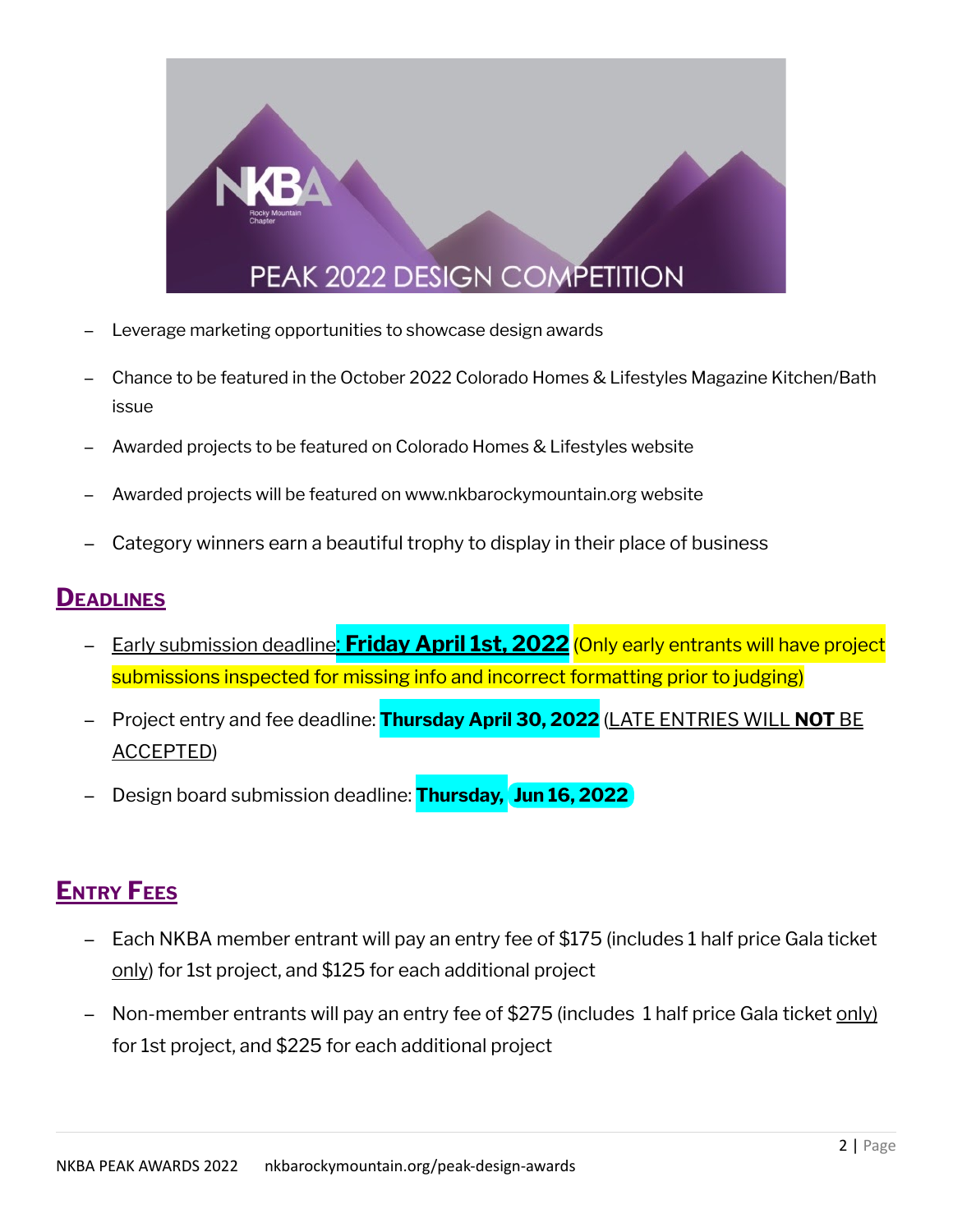

- − Co-entrants (member and non-member) will pay an entry fee of \$175 (includes 1 half price Gala ticket), and \$125 for each additional project. \*\*Co-entrants will receive their own trophy\*\*
- − Submit a design board (**one per project**) and receive a \$50 refund from your entry fee!
	- o Refund for design board is issued after the Peak Awards Gala
	- o Example: Mountain Kitchen entered in 2 categories (category B & I). Make (1) board only and (1) \$50 refund will be issued after the Peak Awards Gala **ONLY IF THE NAME OF YOUR PROJECT IS ON THE BACK OF THE BOARD**
- Entry fees are non-refundable
- − Awards Gala ticket fee \$125 each
- Entry fees are payable on- line ONLY
- − **NEW 2022!** Enter 3 or more projects for a free Gala Ticket!

### **DESIGN CATEGORIES**

- A. Small Kitchen: less than 200 SF
- B. Medium Kitchen: 200– 300 SF
- C. Large Kitchen: 300 400 SF
- D. Extra Large Kitchen: more than 400+ SF
- E. Powder Room: must contain only sink and toilet
- F. Small Bathroom: less than 55 SF
- G. Medium Bathroom: 56 120 SF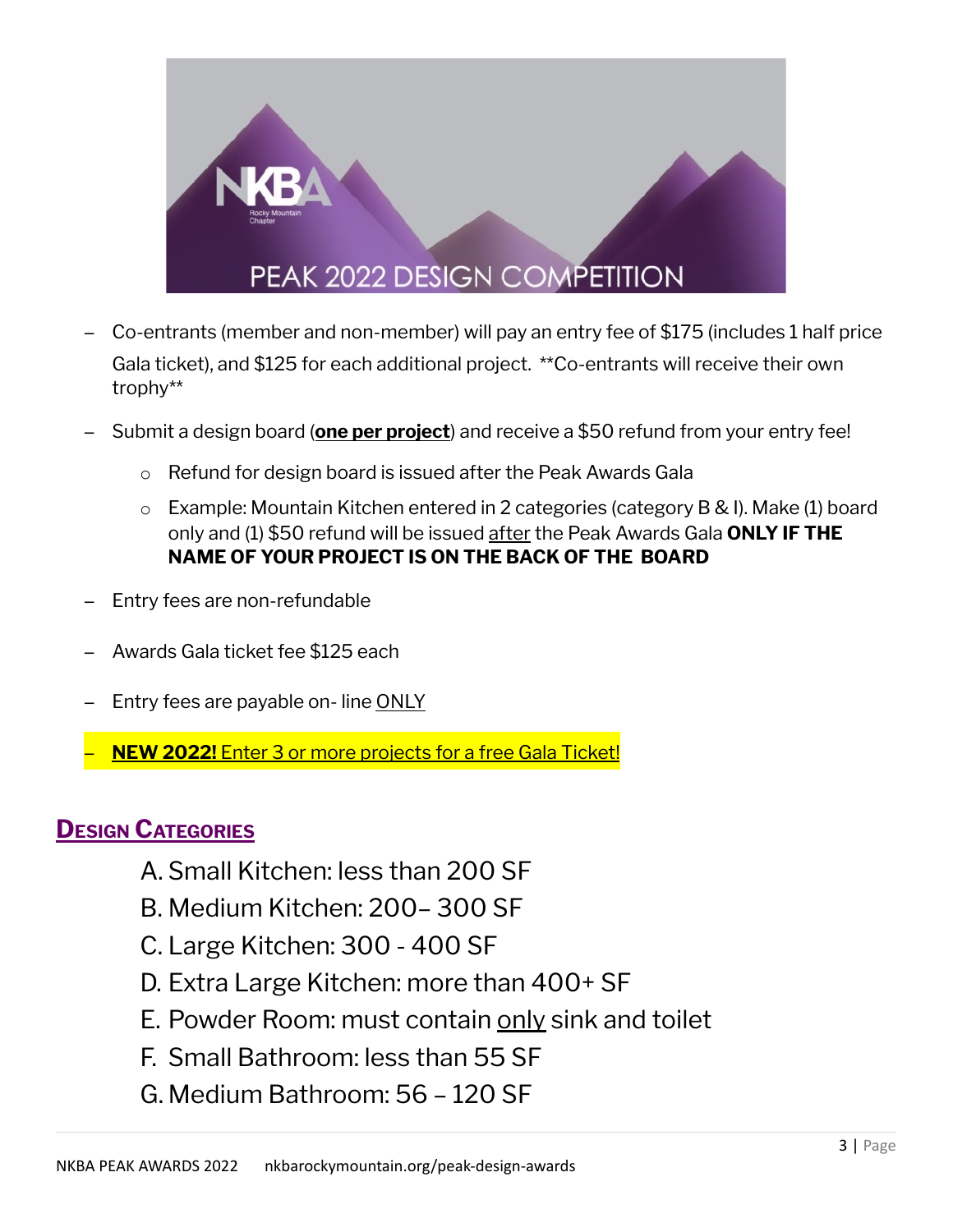

- H. Large Bathroom: more than 120+ SF
- I. Other Cabinetry: laundry, mudroom, office, bar, etc.
- J. Best Before & After Kitchen
- K. Best Before & After Bathroom

## **T<sup>O</sup> ENTER**

- − All projects must be submitted in digital format. No binders or printed submissions accepted.
- − You must create an account on https://cpjam.com/nkba/rocky-mountain/contests/peak-awards-2022
- − Select the NKBA Peak Awards Competition.
- Digital files must be organized as follows:
	- o **Upload all Documents to your CPJAM entrant Account**
		- **Documents to be judged:** : "Category Project Name Anonymous" (i.e. "C -

Mountain Vista - Anonymous") with **NO IDENTIFYING INFORMATION** regarding the designer, client, or contractor and upload the following:

- 1. Before and After Photos **REQUIRED**
	- Photos must be saved as JPG
	- Photos must be close to  $8 \times 10$  in size at 300dpi to be shown in Colorado Homes & Lifestyles. (the photos do not need to be professional or 300dpi for the competition.
	- Photos must be saved as "ProjectTitleBefore1" or "ProjectTitleAfter2" (i.e. "MountainVistaBefore1" or "MountainVistaAfter2")
- 2. Design Statement **REQUIRED**
	- Clearly, but briefly, outline design problems and client requirements, then concisely describe what was done to solve those problems and fulfill client needs
- 3. Floor Plans **REQUIRED**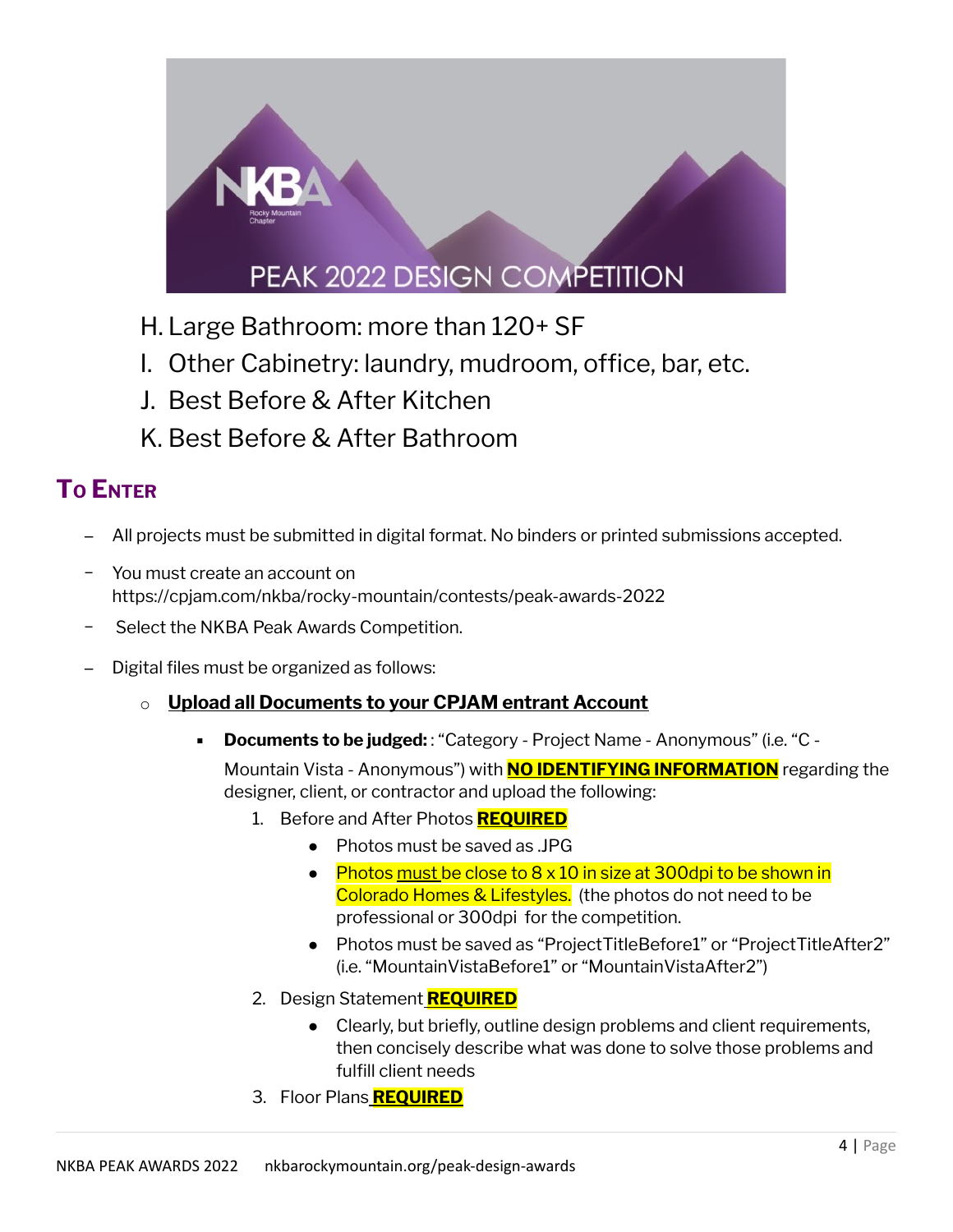# **PEAK 2022 DESIGN COMPETITION**

- Detailed, dimensioned, and saved in PDF format in  $\frac{1}{2}$ " scale
- Adhere to the NKBA Graphics Presentation Guidelines. Please see <https://nkba.org/> for more information on NKBA Guidelines or to purchase guidelines booklets go to <https://store.nkba.org/collections/professional-resource-library> .
- Additional renderings or perspectives may be included but are not required
- **Absolutely NO IDENTIFYING INFORMATION should appear anywhere on the plans!**
	- − Before Plan ½'' scale
	- − After Plan ½'' scale
	- − Mechanical Plan ½'' scale
	- − After Elevation(s) ½'' scale
- 4. List of vendors/products is **REQUIRED**
	- Prepare a list of all manufacturers and vendors used for your project and save as a PDF
	- **Very Important!** If you are submitting a design board, print a copy of this and attach to the back of your design board
	- **Folders with Identifying information:**
		- **Entry Form**
		- Photo Release Form
		- Designer & Client Release Form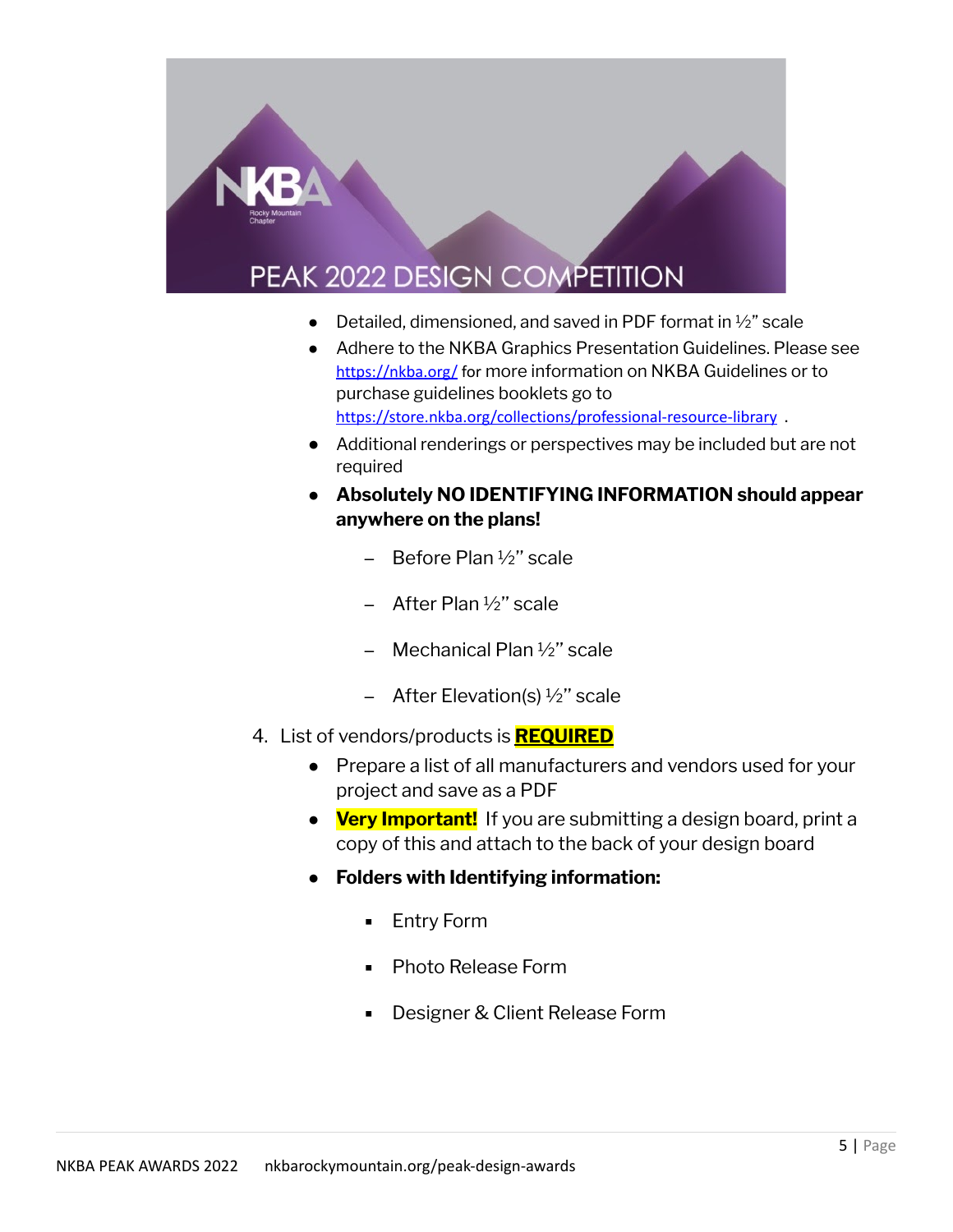

## **DESIGN BOARD**

- − Create <u>one</u> design board per project (while not required this is highly encouraged and how the people's choice awards are voted on))
	- o One board per project to be judged at the Gala and be awarded a **CASH PRIZE!**
	- $\circ$  Board Size: 22" W x 24" H with 1/2" border around perimeter
	- o Mounted on foam core in portrait orientation
	- o **Mandatory:** Leave 4" x 4" blank space in upper left corner of the board
	- o Photographs and plans only
		- $\overline{3}$  5 photos, use 8 x 10, 5 x 7 and/or 4 x 6
		- o (REQUIRED FOR BOARD ENTRY)
			- **▪ In an envelope on the back of the board: Include your Name & Project Name**
			- **Attach to the back of the board a label (can be written on envelope) Project Name & Category ONLY)**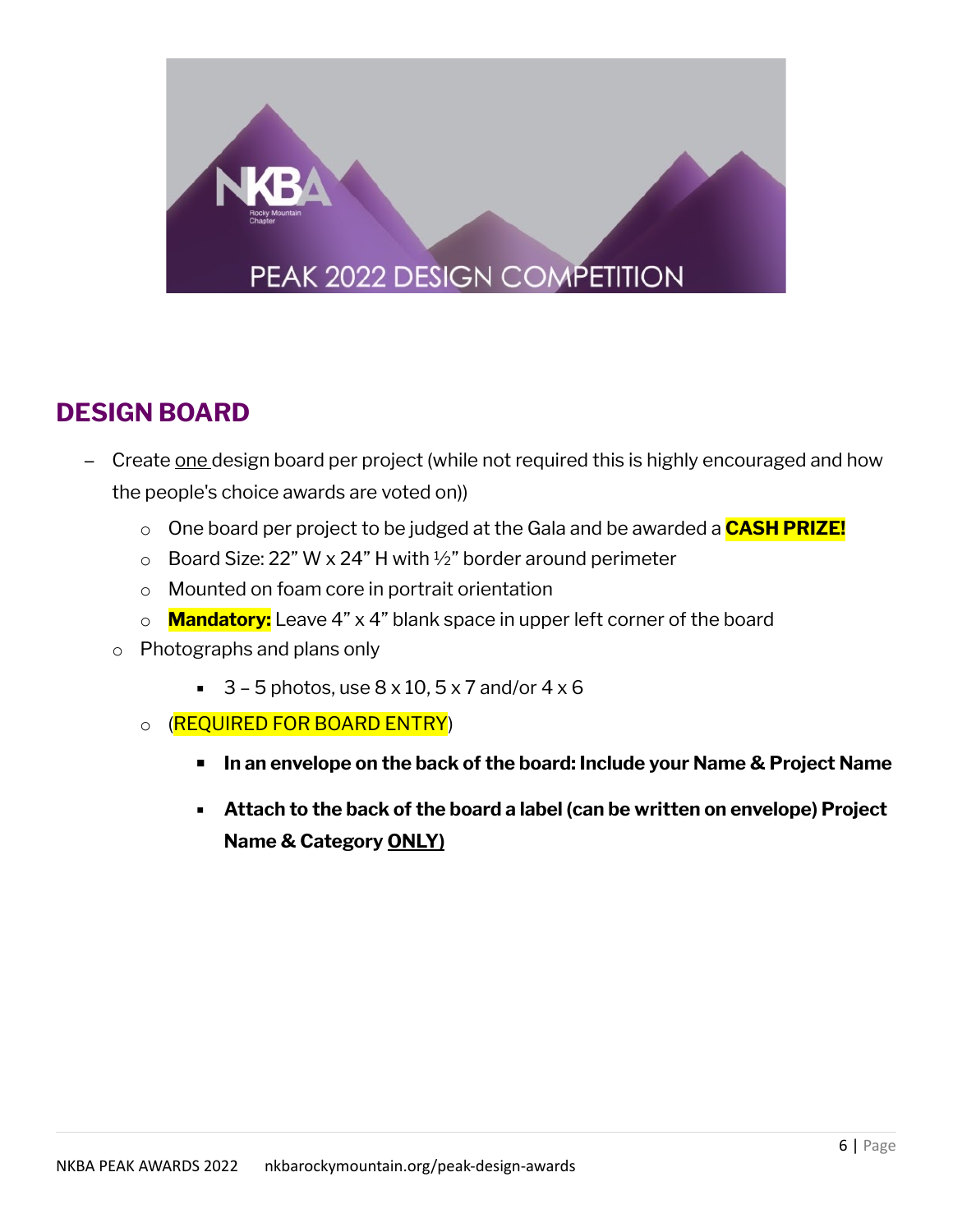## PEAK 2022 DESIGN COMPETITION



#### Design Board Drop Off at:

| Appliance Factory fine Lines: Kimberly Stubbs |  |
|-----------------------------------------------|--|
| 1045 Zuni St. Denver, 80204 M-F 9am-7pm       |  |

## **JUDGING**

- − Judging will take place in mid-May
- Entries will be judged by NKBA certified designers
- − All judges carry an NKBA Certification of AKBD, CBD, CKB, CKBD or CMKBD
- Judges reserve the right to determine if the category has a winning entry. There is no guarantee that each category will have a winning entry.
- − Entries in the competition will be judged in five categories
	- o Design Solution: meeting client objectives (This comes from your design statement!)